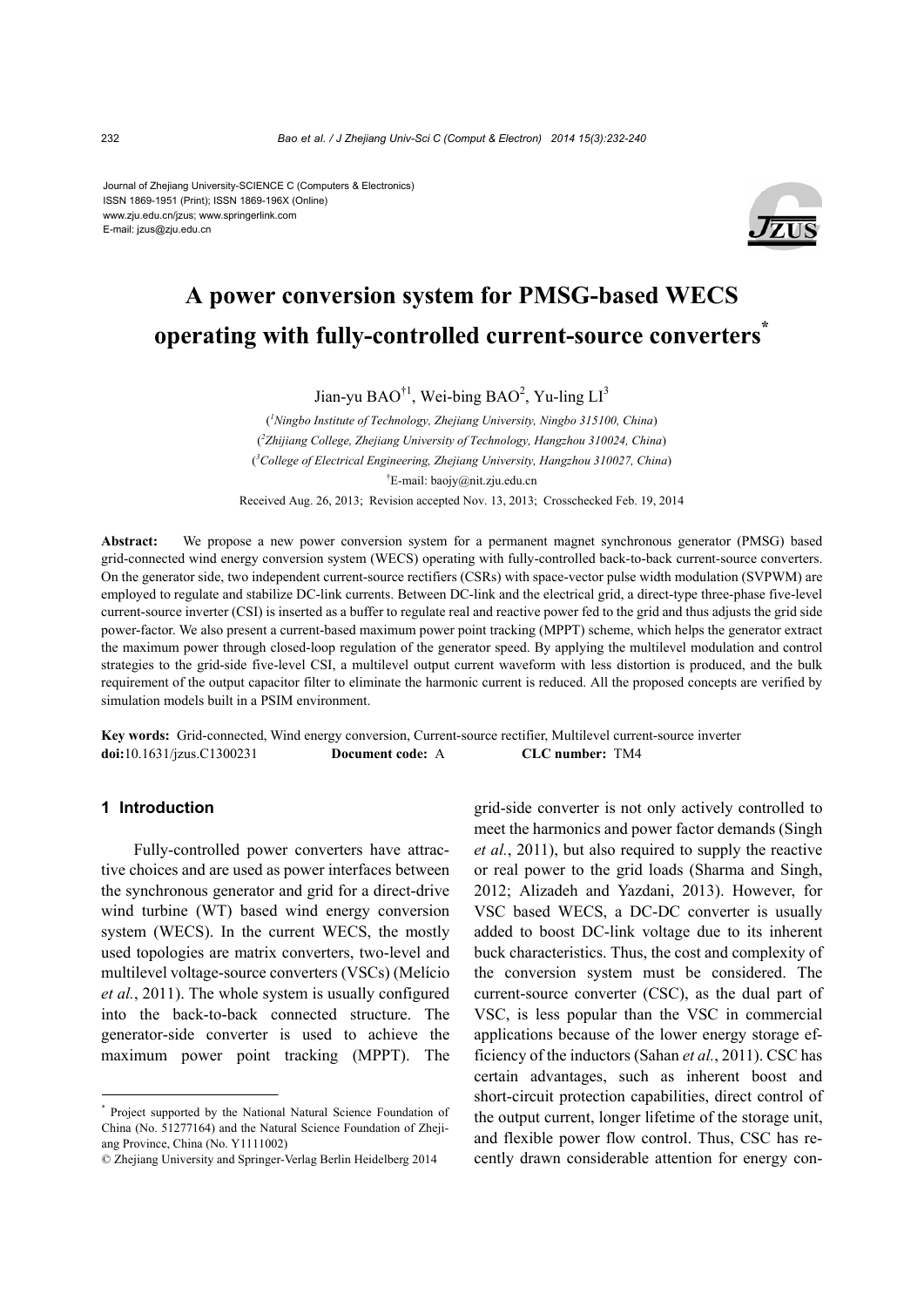version applications.

Nowadays, a few CSC based configurations have been applied in permanent magnet synchronous generator (PMSG) based WECS. Dai *et al.* (2009) proposed the configuration of a thyristor rectifier plus thyristor inverter, in which the trigger angle of the thyristor rectifier is used to provide MPPT control. By using a diode rectifier in place of a thyristor rectifier, Wang *et al.* (2011) proposed the configuration of a diode rectifier plus a semi-controlled thyristor inverter, in which MPPT control and the optimum DC-link current regulation are implemented by regulating the firing angle of the thyristor inverter. Teshirogi and Nishikata (2011) investigated the effects of various system parameters on the performance characteristics of a wind turbine generating system using a current source thyristor inverter. However, using a thyristor converter for grid-connected applications will cause the power factor and harmonic performance to be degraded. Nikolic and Jeftenic (2010) proposed the approach of pulse width modulation (PWM) controlled symmetrical gate commutated thyristors (SGCTs). By controlling the inverter modulation index, the DC-link current is kept at a minimum value with various wind speeds and thus reduces the converter power loss at lower power levels. Using the multilevel power converter topologies in WECS can improve the power quality injected into the electrical grid (Melício *et al.*, 2010; Senturk *et al.*, 2012). For a CSC based configuration, there are mainly two converter topologies to generate multilevel output-current waveform: one is a multimodule CSC connected in parallel (Bai *et al.*, 2013), and the other uses cascaded PWM CSCs at both the generator and grid sides (Popat *et al.*, 2012b). Moreover, Popat *et al.* (2012a; 2013) investigated and studied some practical applications such as the coordinated control scheme for the whole PMSG based wind farm, DC-link current balancing regulation, and fault ride-through capability.

In this study, a new configuration for PMSG based grid-connected WECS operating with fullycontrolled back-to-back CSCs is proposed, and the operational principle of such a configuration is investigated. On the generator side, two independent current-source rectifiers (CSRs) with space-vector pulse width modulation (SVPWM) are employed to regulate and stabilize the DC-link current, and the MPPT scheme is implemented through a closed-loop regulation of generator speed. Between DC-link and the electrical grid, a direct-type three-phase five-level current-source inverter (CSI) is inserted as a buffer to regulate active and reactive power flowing to the grid, by applying the multilevel modulation and control strategies to the grid-side five-level CSI. The filtering circuit is relatively easy to implement due to the increased equivalent switching frequency of the inverter. The current injected into the grid is with less harmonic distortion. All the proposed concepts are verified by simulation models built in a PSIM environment.

# **2 System configuration**

The circuit configuration of a fully-controlled back-to-back CSC used for WECS is shown in Fig. 1. The whole system consists of a low speed PMSG, two identical fully-controlled CSRs, DC-link reactors, and a direct-type three-phase five-level CSI. Both CSR and multilevel CSI employ the insulated gate bipolar transistor (IGBT). A fat-recovery diode is connected in series with each IGBT. These two CSRs generate two independent DC current sources, which will be directly supplied to the proposed five-level CSI. The five-level CSI is configured as a power interface to flexibly regulate active and reactive power between the wind generator and electrical grid. The grid is modeled as a voltage-source in series with little source-impedance  $(L_0$  and  $R_0$ ).  $L_0$  represents the sum of line impedance and leakage inductance of the transformer, while  $R_0$  is referred to as the transformer and line loss.



**Fig. 1 Circuit configuration of CSC based WECS**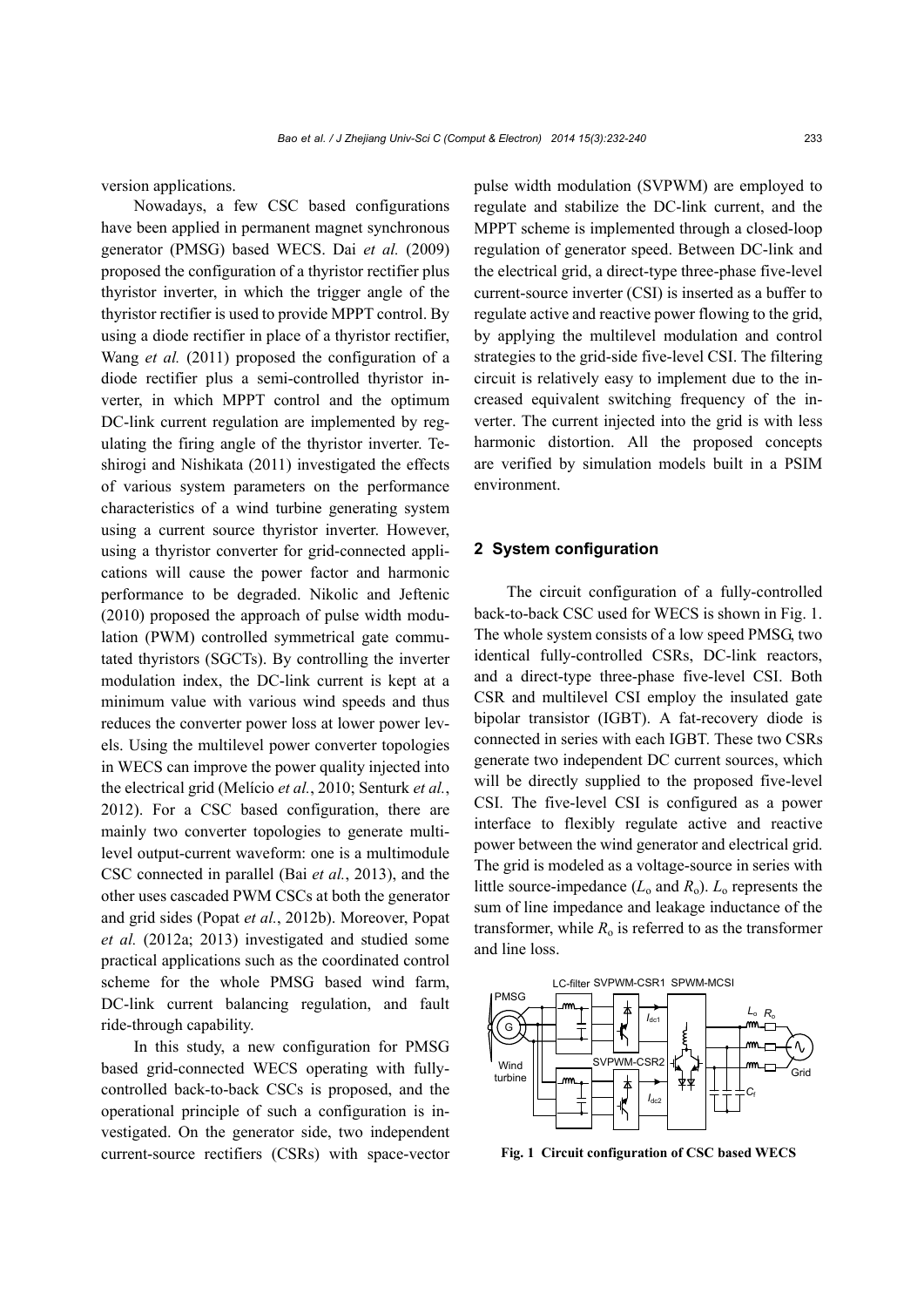## **3 Operation of generator-side CSR**

To capture the maximum power from the wind turbine, a current based MPPT scheme is implemented through the closed-loop regulation of the generator speed. The maximum power available at a certain wind speed can be achieved at a controllable DC-link current via a speed loop regulation. According to the MPPT controller, the optimum speed of the generator is obtained and fed to the speed loop controller as the reference value, and the rotating speed of PMSG follows the reference speed to capture the maximum power from WT via a simple proportional-integral (PI) regulator.

Fig. 2 shows the block diagram of the SVPWM control of the CSR, which is implemented based on a field oriented *d*-*q* synchronous rotational frame. By applying *abc*-*dq* transformation with synchronizing angle  $\theta_r$ , three-phase output currents from PMSG are converted into *d*- and *q*-axis time-invariant current components, which are labeled as  $i_{dr}$  and  $i_{qr}$ , respectively. Similar to a permanent magnet synchronous motor (PMSM) control,  $i_{dr}$  represents the reactive current component and  $i_{qr}$  acts as the active current component. Two PI regulators are applied to control  $i_{dr}$  and  $i_{qr}$ , respectively. The active current reference  $i_{qr \text{ ref}}$  is obtained from the speed regulator, and the reactive current reference  $i_{dr}$  ref is usually set to zero to obtain the unity power factor at the generator side. The deviations of *d*- and *q*-axis current components

are fed to the PI regulators. By moderate adjustment, *d*- and *q*-axis current components follow their corresponding given value via gating the switches of CSR properly.

The current based SVPWM (Dupczak *et al.*, 2012) is used to generate the switching gate signals of the CSR. Different from the voltage space vector, a three-phase CSR has six active states and three zero states, as shown in Fig. 3. By finding the mapping relationship between the voltage vectors and current vectors, the dwell times of the current vectors at different sectors are determined by the combination of Eq. (1) and Table 1. The periodical interval for sampling the reference current vector is set to  $T_s$ , and the reference current vector is synthesized by two active vectors and a zero vector in each sector.  $T_1$  and  $T_2$ represent the duration times of the six active vectors at different sectors, and  $T_0$  represents the duration time of the three zero vectors.



**Fig. 3 Current vectors of three-phase CSR** 



**Fig. 2 An SVPWM CSR combined with MPPT**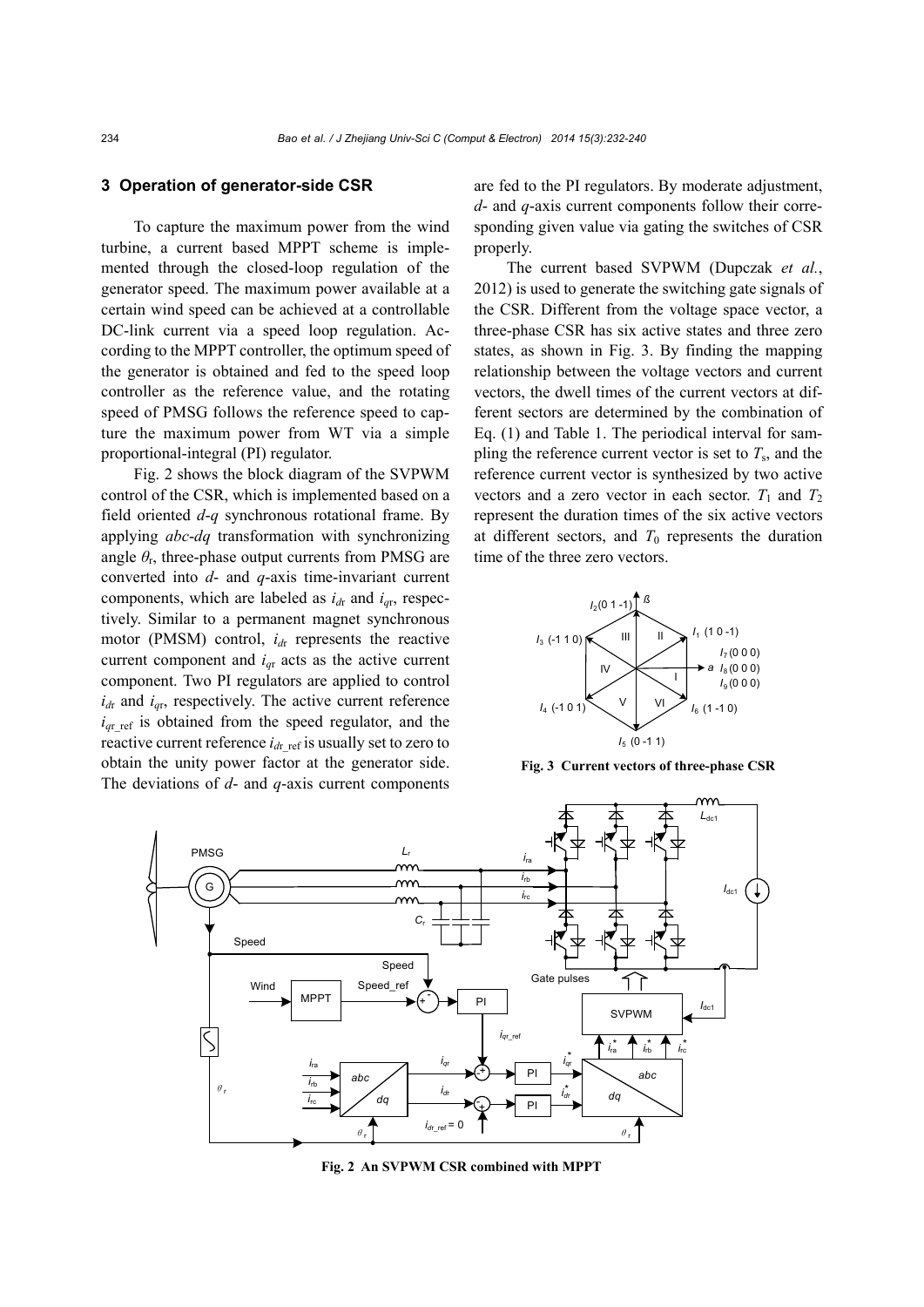$$
\begin{cases}\nX = \frac{T_{\rm s}}{2I_{\rm dc}} (I_{\alpha} + \sqrt{3}I_{\beta}), \\
Y = \frac{T_{\rm s}}{2I_{\rm dc}} (I_{\alpha} - \sqrt{3}I_{\beta}), \\
Z = \frac{T_{\rm s}}{I_{\rm dc}} I_{\alpha}, \\
T_{\rm 0} = T_{\rm s} - T_{\rm l} - T_{\rm 2},\n\end{cases} (1)
$$

where  $I_{dc}$  is DC output current from CSR, and  $I_a$  and  $I_\beta$ are obtained through *abc*-*αβ* transformation.

**Table 1 Duration times of current vector at six sectors** 

| Sector | and the state | $\mathbf{H}$ | Ш       | - IV - |      |     |
|--------|---------------|--------------|---------|--------|------|-----|
|        | Y             |              | $Z \tX$ | $-Y$   | $-Z$ | ر _ |
|        |               | $-Y$         | $-Z$    | $-X$   |      |     |

# **4 Operation of the grid-side five-level CSI**

To achieve a lower distortion of the output currents, a direct-type three-phase five-level CSI composed of fully controllable devices is applied on the grid side. This five-level CSI topology is obtained from the improved three-phase flying-capacitors fivelevel voltage source inverter (VSI) through dual transformation (Bao *et al.*, 2010a; 2010b) and two independent current-sources are needed. The proposed three-phase five-level CSI topology is shown in Fig. 4.

#### **4.1 Generation mechanism of five current levels**

With the assumption that DC current-sources  $I_1$ and  $I_2$  are equal to  $2I_{dc}$ , the currents flowing through the sharing-inductors are all equal to  $I_{dc}$ . The operational modes for generating three current levels of *i*a1 can be obtained as follows:

1. *A*\_*S*<sub>p1</sub>, *A*\_*S*<sub>p2</sub>, and *A*\_*S*<sub>c2</sub> are on,  $i_{a1}$ =+2*I*<sub>dc</sub>; 2. (*A*<sub> $>$ S<sub>p1</sub>, *A*<sub> $>$ S<sub>n2</sub>, *A*<sub> $>$ S<sub>c1</sub></sub>) or (*A*<sub> $>$ S<sub>p2</sub>, *A*<sub> $>$ S<sub>n1</sub>, *A*<sub> $>$ S<sub>c2</sub>)</sub></sub></sub></sub></sub> are on,  $i_{a1}$ =+ $I_{dc}$ ;

3. *A*\_ $S_{n1}$ , *A*\_ $S_{n2}$ , and *A*\_ $S_{c1}$  are on,  $i_{a1}=0$ .

In a similar way, three current levels of  $i<sub>b1</sub>$  can be generated as follows:

1. *B*\_*S*<sub>p1</sub>, *B*\_*S*<sub>p2</sub>, and *B*\_*S*<sub>c2</sub> are on,  $i_{b1}$ =+2*I*<sub>dc</sub>;

2. (*B*  $S_{p1}$ , *B*  $S_{p2}$ , *B*  $S_{c1}$ ) or (*B*  $S_{p2}$ , *B*  $S_{p1}$ , *B*  $S_{c2}$ ) are on,  $i_{h1}$ =+ $I_{dc}$ ;

3.  $B\_S_{n1}$ ,  $B\_S_{n2}$ , and  $B\_S_{c1}$  are on,  $i_{b1}=0$ .

The total output current of phase-a is *i*a, which is generated by  $i_{a1}$  minus  $i_{b1}$ . While  $i_{a1}$  and  $i_{b1}$  have three current levels respectively, by subtraction with each other,  $i_a$  can generate five current levels:  $+2I_{dc}$ ,  $+I_{dc}$ , 0,  $-2I_{dc}$ , and  $-I_{dc}$ . In the same way,  $i_b$  and  $i_c$  can generate five current levels, respectively.

# **4.2 Phase-disposition (PD) PWM implementation**

The PD-PWM strategy applied in a multilevel VSI can lower line-to-line harmonic distortion. The proposed five-level CSI is obtained by dual transformation from the generalized five-level VSI. Thus, this generalized five-level CSI can also be PD-PWM



**Fig. 4 Proposed three-phase five-level CSI**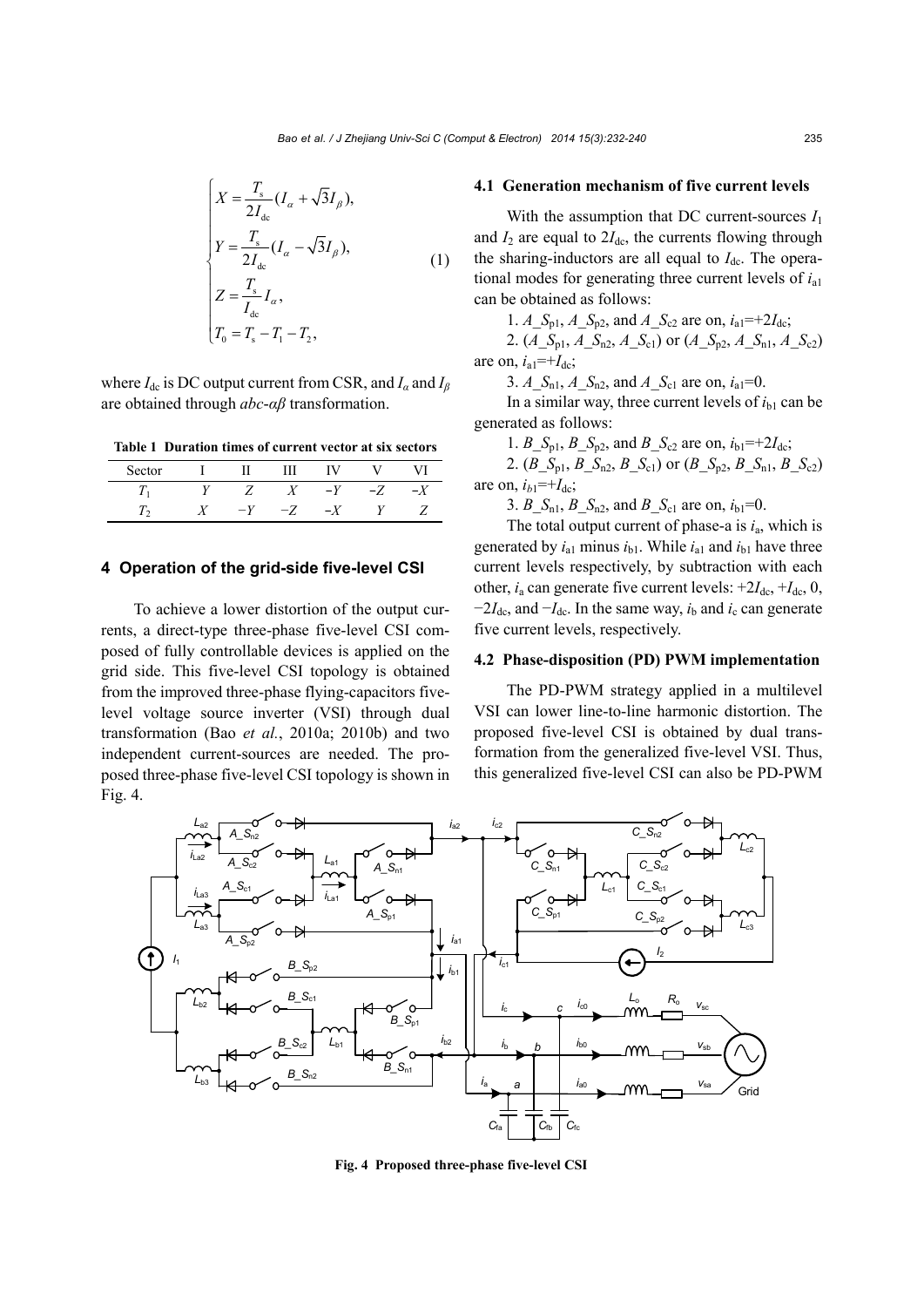controlled to produce the same harmonic performance for three-phase output currents. According to the generation mechanism of five current levels described above, two in-phase triangular carriers and three-phase fundamental reference waveforms are arranged as shown in Fig. 5. When the reference waveforms are compared against the upper triangular carrier  $W_{C1}$ , the phase leg outputs switch between  $+2I_{dc}$  and  $+I_{dc}$ , while when they are compared against the lower triangular carrier  $W_{C2}$ , the phase leg outputs switch between  $+I_{dc}$  and 0. Table 2 lists the decoded switching states for generating three current levels of *i*a1.



**Fig. 5 Carrier and modulation waveforms of PD-PWM**

|  |  |  | Table 2 Switching states for three-level PD-PWM |  |
|--|--|--|-------------------------------------------------|--|
|--|--|--|-------------------------------------------------|--|

| $i_{sa}^*$         | Comparison                      | Conducting switches                                 | $i_{a1}$          |
|--------------------|---------------------------------|-----------------------------------------------------|-------------------|
|                    | $i_{\rm sa}^* > W_{\rm C1}$     | $A_S_{\text{p1}}, A_S_{\text{p2}}, A_S_{\text{c2}}$ | $+2I_{\text{dc}}$ |
| $i_{\rm sa}^* > 0$ | $i_{sa}^*$ < $W_{C1}$           | $A_S_{\text{pl}}, A_S_{\text{n2}}, A_S_{\text{cl}}$ | $+I_{\text{dc}}$  |
|                    |                                 | $A_S_{p2}$ , $A_S_{n1}$ , $A_S_{c2}$                |                   |
| $i_{sa}^* < 0$     | $ i_{\rm sa}^*  <  W_{\rm C2} $ | $A_S_{\text{p1}}, A_S_{\text{n2}}, A_S_{\text{c1}}$ | $+I_{\text{dc}}$  |
|                    |                                 | $A_S_{p2}$ , $A_S_{n1}$ , $A_S_{c2}$                |                   |
|                    | $ i_{\text{sa}}^{*} > W_{C2} $  | $A\_S_{n1}, A\_S_{n2}, A\_S_{c1}$                   | $_{0}$            |

#### **4.3 Grid-connected control**

For a multilevel CSI-based WECS, AC currents from the CSI inverters injected into the grid are expected to be sinusoidal, and the active and reactive power injected into the grid can be adjusted independently according to the system requirement. Similar to the grid-connected control for VSI, the grid-connected control for a multilevel CSI-based WECS can also be implemented based on a grid voltage oriented synchronous frame.

As illustrated in Fig. 6, the PWM and control of the five-level CSI need to be synchronized to the grid voltage through a phase-locked loop (PLL) (Chung, 2000). With the obtained synchronizing angle  $\theta_s$ , three-phase line currents are projected into a *d*-*q* synchronous frame. The *d*- and *q*-axis current components are obtained, labeled as *i*s*d* and *i*s*q* respectively. The error signals between the reference command  $I_{sa}^*$ and  $i_{sd}$ , and the reference command  $I_{sq}^{*}$  and  $i_{sq}$ , are processed by two PI controllers to generate the modulating signals. Through *dq*-to-*abc* transformation, three-phase sinusoidal current reference signals  $i_{sa}^*$ ,  $i_{sb}^*$ , and  $i_{sc}^*$  are obtained from  $m_d$  and  $m_q$ , which are acted as three-phase modulation signals to implement PD-PWM as illustrated in Fig. 5.



**Fig. 6 Grid-connected control scheme** 

The reference commands  $I_{sd}^*$  and  $I_{sq}^*$  are used to

adjust the real power and reactive power injected into the grid, respectively. To simplify the analysis, power control of this five-level CSI is based on a grid voltage oriented synchronous frame. Thus, three-phase grid voltages are decomposed into *d*- and *q*-axis voltage components through an *abc*-to-*dq* transformation, while the *q*-axis voltage component  $v_{sq}$  is usually regulated to zero through a PI controller. So, the grid voltage has only a *d*-axis voltage component *v*s*d* if the *d*-axis is aligned to the voltage phasor. The *d* and *q* subscriptions of the following variables represent *d*- and *q*-axis components of the corresponding variable, respectively. In a *d*-*q* synchronous frame, if  $v_{\rm s}$  is equal to zero, the active or reactive power will have no relation to  $v_{sq}$ . Therefore, the expressions of the active power  $P_s$  and the reactive power  $Q_s$  can be greatly simplified as shown in Eq. (2) (Dash and Kazerani, 2011):

$$
\begin{cases}\nP_{\rm s} = 1.5 v_{\rm sd} i_{\rm sd}, \nQ_{\rm s} = 1.5 v_{\rm sd} i_{\rm sq}, \n(2)\n\end{cases}
$$

where  $P_s$  is proportional to  $i_{sd}$ , and  $Q_s$  is proportional to  $i_{sa}$ . Similarly,  $P_s$  and  $Q_s$  can be controlled by  $i_{sd}$  and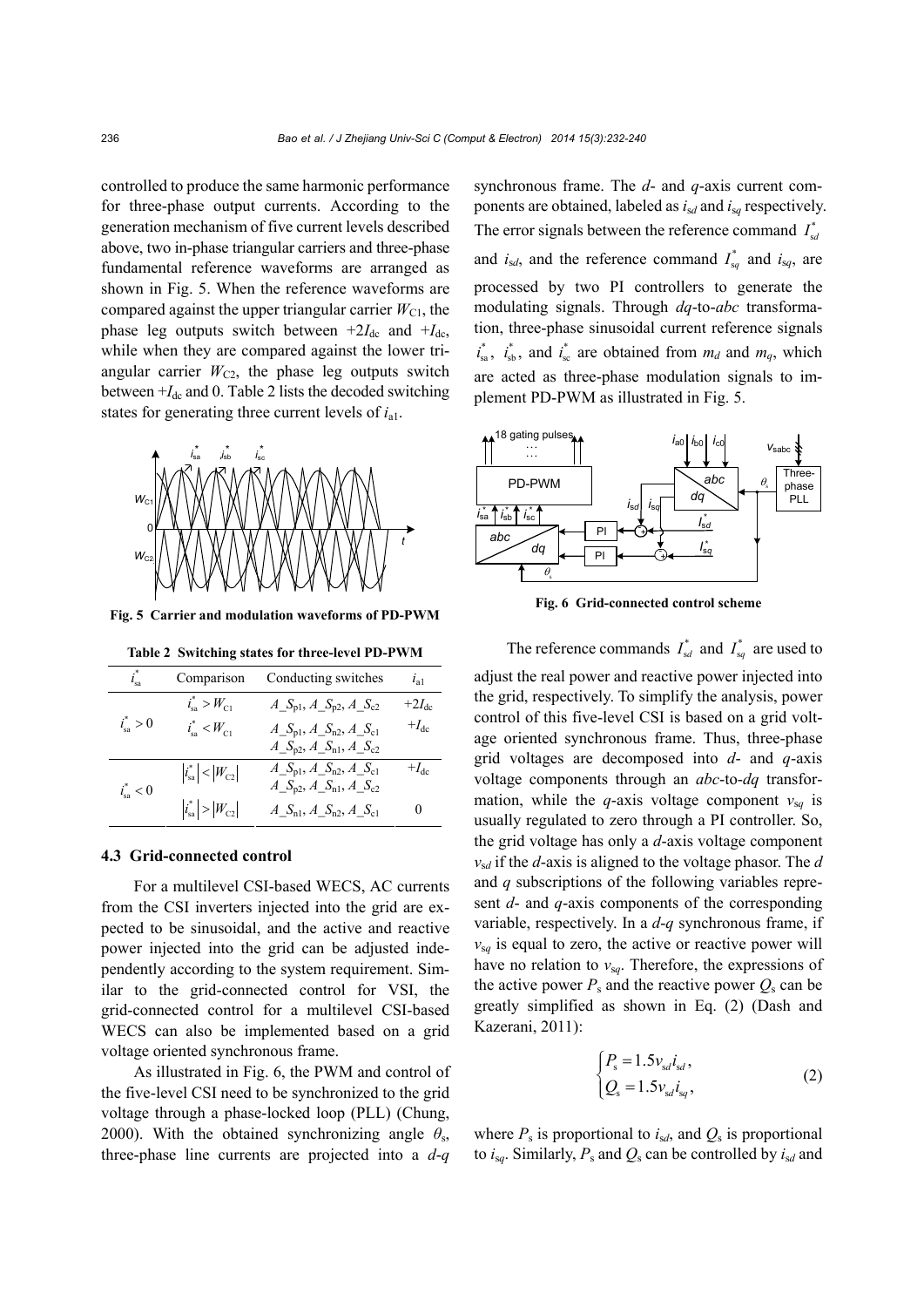*i*s*q*, respectively. Therefore, in this WECS, the active and reactive powers are independently controlled through giving the values of *d*- and *q*-axis reference currents  $I_{sd}^*$  and  $I_{sq}^*$ . By setting  $I_{sd}^*$  to a positive value, and letting  $I_{sq}^* = 0$ , the unity power factor will be achieved on the grid side. If a positive value is given to  $I_{sq}^*$ , then the leading displacement power factor will be produced on the grid side. Similarly, the lagging displacement power factor will occur when a negative value is given to  $I_{sq}^*$ .

## **5 Simulation analysis**

To validate the operations of CSCs used for PMSG based WECS, a simulation model composed of fully controllable current source converters was constructed and simulation results were analyzed via PSIM. The major system parameters of the proposed WECS are listed in Table 3. All the active semiconductor switches used in generator-side CSR and gridside five-level CSI are made up by using IGBTs in series with fast recovery diodes.

| System parameter                   | Value            |  |
|------------------------------------|------------------|--|
| Power                              | 2.5 MW           |  |
| Voltage (line-to-line)             | 735 V            |  |
| Current                            | $2000 \text{ A}$ |  |
| Frequency                          | $50$ Hz          |  |
| Rated wind speed                   | $12 \text{ m/s}$ |  |
| Number of pole pairs               | 56               |  |
| Base frequency                     | 10 <sub>Hz</sub> |  |
| $L_d$ ( <i>d</i> -axis inductance) | $0.00197$ H      |  |
| $L_q$ (q-axis inductance)          | $0.00303$ H      |  |
| Switching frequency (CSR)          | $1050$ Hz        |  |
| Switching frequency (CSI)          | $1050$ Hz        |  |

## **5.1 Simulation analysis on the generator side**

In Fig. 7, the top subplot shows the waveform of the gradient wind speed. The initial speed is 9 m/s, and the speed is gradually raised to 12 m/s at  $t=3$  s. According to the varying wind speed, the MPPT module calculates the maximum power which can be extracted from WT. The maximum power  $P_{\text{max}}$  is shown in the middle subplot.  $P_{\text{turbine}}$ , shown in the

bottom subplot, is the actual output power from WT, which varies with the actual wind speed, and follows *P*max well via MPPT regulation.



**Fig. 7 Wind speed and power** 

Fig. 8 shows how MPPT works with the varying wind speed. The faster the wind speed, the higher the power generated to obtain the maximum power from WT. The MPPT module calculates the optimal rotation speed for PMSG by sampling the varied wind speed (shown in the top subplot). The second subplot shows the optimal rotation speed of PMSG, which is Table 3 Major parameters of the proposed WECS also the reference value used for the speed closed-



**Fig. 8 Wind, generator speed, and DC-link current**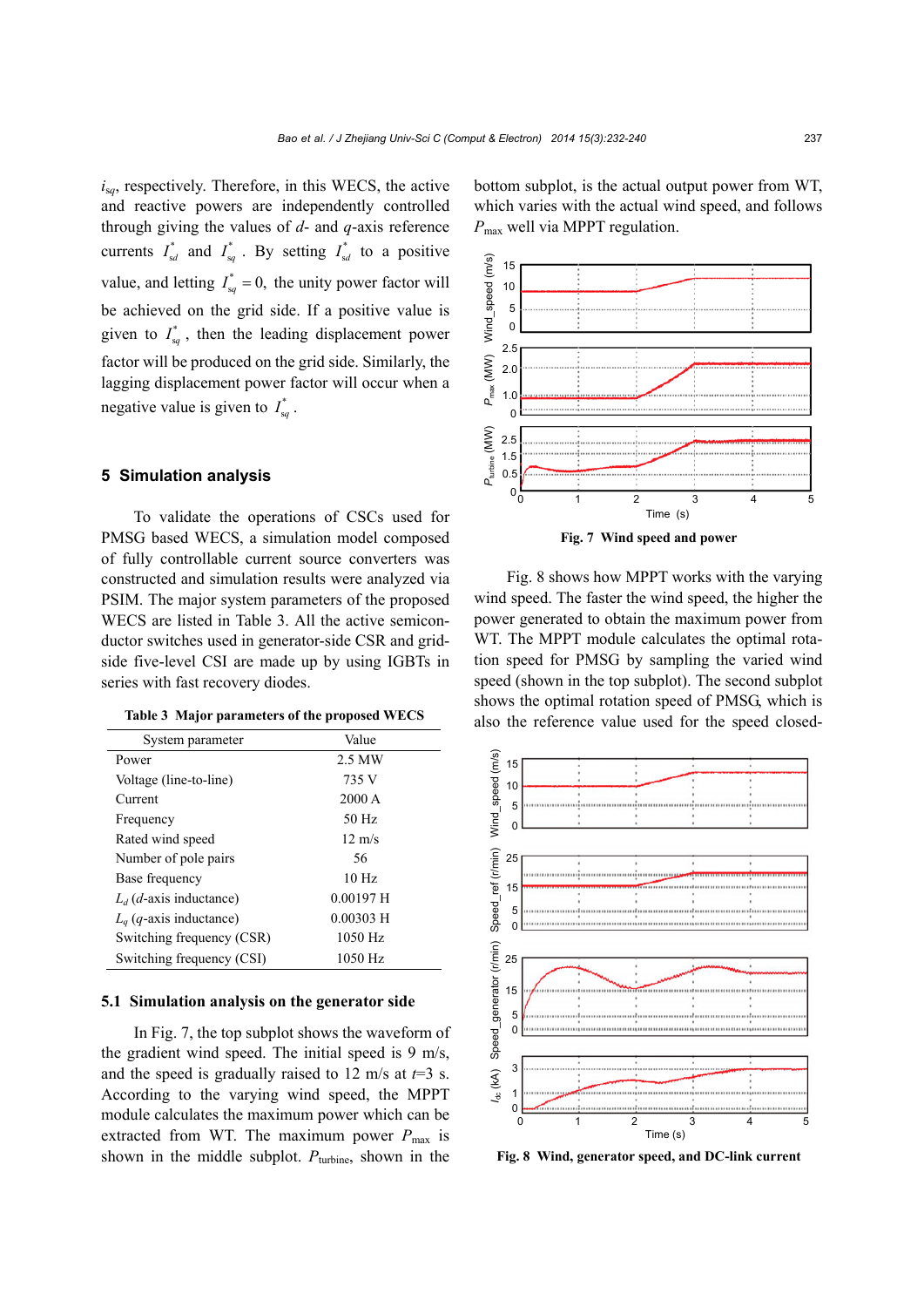loop regulation. The actual generator speed is shown in the third subplot, to capture the maximum power from WT, which follows the reference speed well via the PI regulation. The AC output voltage from PMSG is converted into DC current by SVPWM CSR. The obtained DC-link current  $I_{dc}$  is shown in the bottom subplot, which is controllable with the varying wind speed through the MPPT control. Therefore, accompanied with the varied wind speed, the DC-link current will change accordingly, and thus will affect the total power transferred to the grid.

# **5.2 Simulation analysis on grid side**

The waveforms shown in Fig. 9 are: five-level PWM output current of CSI, line current and grid voltage, power factor, and active power output. The wind speed between 0 s and 2.5 s is 9 m/s. When the wind speed is stable, the DC-link output current is also stable. Three-phase five-level CSI is supplied with this DC-link current. The five-level switching current waveform is obtained as shown in the top subplot. After capacitor filtering, the current flowing to grid is very close to the sine wave, as shown in the second subplot. By setting  $I_{sd}^* = 1$  and  $I_{sq}^* = 0$ , respectively, the unity power factor operation is achieved as shown in the third subplot, which is also reflected in the second plot, where the phase difference between line current and grid voltage is almost zero degree. The active power transferred to the grid is about 1.5 MW, as shown in the bottom subplot. Fig. 10 shows the steady state waveforms at 12 m/s. The stable DC-link current is increased and thus the output current amplitude of CSI is also increased,





as shown in the first and second subplots. Therefore, more active power (about 2.0 MW) will be transferred to the grid, as shown in the bottom subplot. The unity power factor operation is not changed for setting  $I^*_{sq} = 0.$ 





Fig. 11 shows the leading displacement power factor generated at the grid side by independently regulating the reference components of the active and reactive powers, which are described as  $I_{sd}^*$  and  $I_{sq}^*$ in Fig. 6. By setting  $I_{sd}^{*} = 0.8$  and  $I_{sq}^{*} = 0.4$ , the leading displacement power factor operation is produced. Fig. 11 shows the simulation waveforms at the wind speed of 9 m/s, and Fig. 12 shows the simulation waveforms at 12 m/s.



**Fig. 11 Leading power factor operation at 9 m/s** 

Similarly, the lagging displacement power factor operation can be achieved in such a power conversion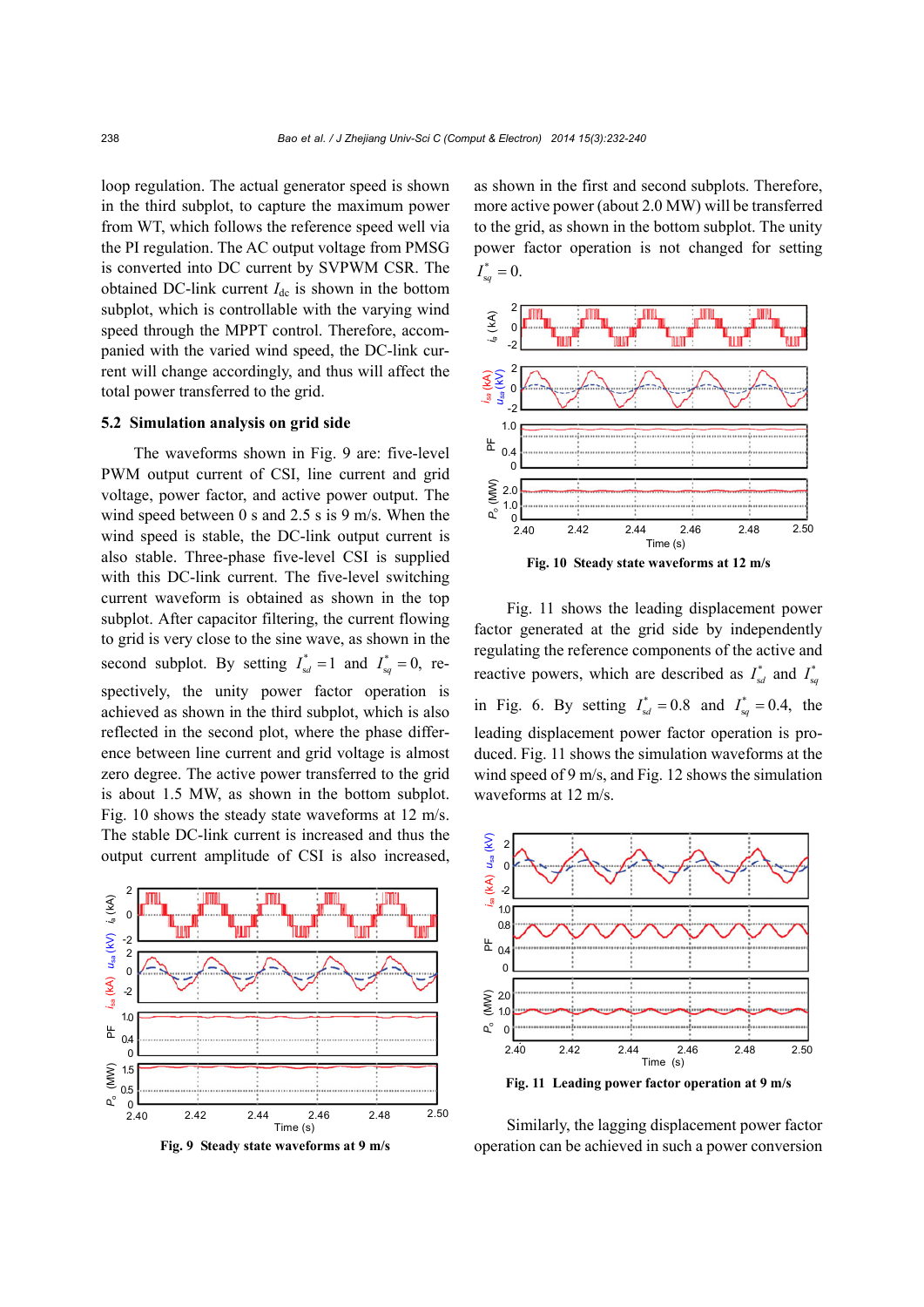system by setting  $I_{sd}^* = 0.8$  and  $I_{sq}^* = -0.4$ . The waveforms operated at two different wind speeds are shown in Figs. 13 and 14, respectively.



**Fig. 12 Leading power factor operation at 12m/s** 



**Fig. 13 Lagging power factor operation at 9 m/s** 



**Fig. 14 Lagging power factor operation at 12 m/s** 

Fig. 15 shows the harmonic spectrum of the output current. The fundamental frequency is 50 Hz, and the switching frequency of CSI is 1050 Hz. The top subplot is the spectrum of the five-level switching current, in which the harmonic distribution mainly centralizes at 1050 Hz. The harmonic component situated in this frequency range can be eliminated by moderate filtering, and the spectrum after filtering is shown in the bottom subplot.



**Fig. 15 Harmonic spectrum of output current** 

## **6 Conclusions**

We propose a power conversion system used for PMSG based grid-connected WECS, composed of SVM CSR plus three-phase five-level CSI. On the generator side, an MPPT algorithm is implemented based on a generator rotation speed closed-loop regulation. DC-link current is controllable according to the varying wind speed via SVM CSR. On the grid side, a PD-PWM controlled three-phase five-level CSI is proposed to achieve relatively low line current harmonics. Its harmonic spectrum is close to that of a line-line voltage of five-level VSI. To conform with the grid-connected application, the active and reactive powers are regulated independently based on the grid voltage oriented control and PLL. The leading, unity, or lagging displacement power factor can be easily implemented on the grid side by presetting *d*- and *q*-axis reference currents, respectively. The proposed conversion system and control scheme are verified by a PSIM simulation.

## **References**

- Alizadeh, O., Yazdani, A., 2013. A strategy for real power control in a direct-drive PMSG-based wind energy conversion system. *IEEE Trans. Power Del.*, **28**(3):1297- 1305. [doi:10.1109/TPWRD.2013.2258177]
- Bai, Z., Ma, H., Xu, D., *et al.*, 2013. Control strategy with a generalized DC current balancing method for multimodule current-source converter. *IEEE Trans. Power Electr.*, **29**(1):366-373. [doi:10.1109/TPEL.2013. 2252628]
- Bao, J.Y., Bao, W.B., Zhang, Z.C., 2010a. Generalized multilevel current source inverter topology with self-balancing